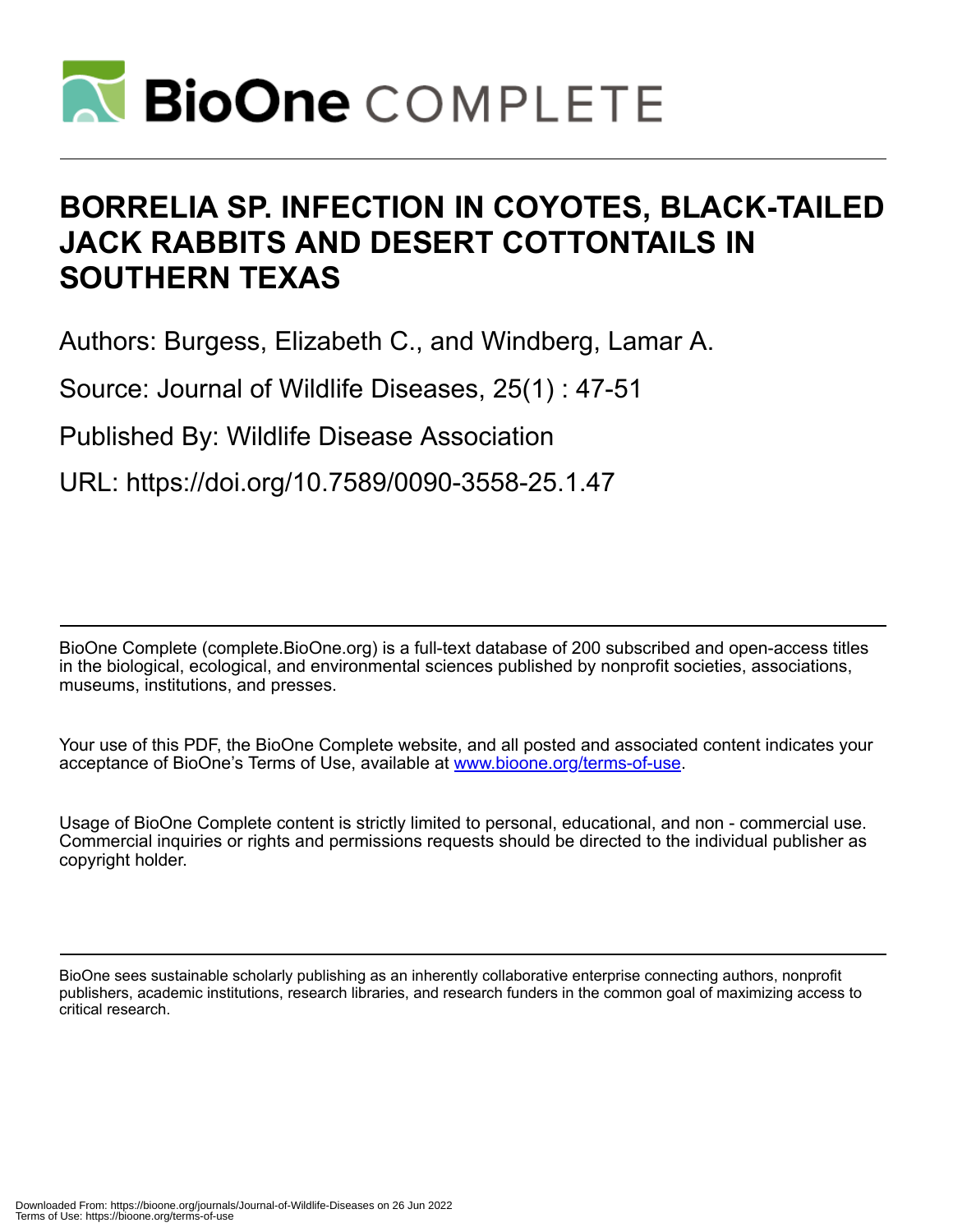# **BORRELIA SP. INFECTION IN COYOTES, BLACK-TAILED JACK RABBITS AND DESERT COTTONTAILS IN SOUTHERN TEXAS**

# **Elizabeth C. Burgess and Lamar A. Windberg2**

<sup>1</sup> Department of Medical Sciences, School of Veterinary Medicine, and Research Animal Resources Center, University of Wisconsin, Madison, Wisconsin 53706, USA

**<sup>2</sup>** Denver Wildlife Research Center, Animal Plant Health Inspection Service,

United States Department of Agriculture, 319 Stowe Street, Laredo, Texas 78041, USA

ABSTRACT: Coyotes *(Canis latrans)* from southern Texas were sampled for antibodies to *Borrelia burgdorferi* from 1980 to 1986; black-tailed jack rabbits *(Lepus californicus)* and desert cottontails *(Sylvilagus audubonii)* were sampled in 1986. Coyote fetuses, adult coyote kidneys, and blacktailed jack rabbit and desert cottontail kidneys were cultured for *B. burgdorferi* in 1986. Results of indirect immunofluorescent antibody (IFA) tests for *B. burgdorferi* in coyotes were as follows (number positive at a dilution of  $\geq$ 1:128/number tested): 1980 (0 of 30), 1981 (0 of 21), 1982 (0 of 53), 1983 (0 of 78), 1984 (47 of 97), 1985 (20 of 88), and 1986 (42 of 80). Eight of 26 blacktailed jack rabbits and two of seven desert cottontails tested in 1986 had **IFA titers** to *B. burgdorferi* of 1:128. *Borrelia burgdorferi* was isolated from one of five coyote fetuses, three of 31 adult coyote kidneys, and two of 10 black-tailed jack rabbit kidneys in 1986. These results indicate that *B. burgdorferi* infection has been present in coyotes in Texas, at least since 1984 and that trans placental transmission occurs.

*Key words: Borrelia burgdorferi,* coyote, *Canis latrans,* black-tailed jack rabbit, *Lepus californ icus,* desert cottontails, *Sylvilagus audubonii,* transplacental transmission, Lyme disease, sur vey.

#### **INTRODUCTION**

Lyme borreliosis (a spirochetal tickborne zoonosis) was first reported in the United States in 1969 in a Wisconsin hunt er (Scrimenti, 1970). In 1975, the infection was given the name Lyme disease because of an outbreak of arthritis caused by the infection in children from Lyme, Connecticut (Steere et al., 1978). Infection with the causative spirochete *(Borrelia burgdorferi)* can occur in domestic animals, including dogs (Burgess, 1986), horses (Burgess et al., 1986), cows (Burgess et al., 1987) and wild animals (Bosler et al., 1984). The white-tailed deer *(Odocoileus virginjanus)* and the white-footed mouse *(Peromyscus leucopus*) are the principal vertebrate reservoirs of the spirochete (Bosler et al., 1984; Levine et al., 1985). The primary tick vectors of the disease in the United States are *Ixodes darnrnini* (Burgdorfer et al., 1982) and *I. pacificus* (Burgdorfer et a!., 1985). Lyme disease was first reported from Texas in 1984 (Rawlings, 1986). Antibodies to *B. burgdorferi* were reported from two of 10 black-tailed jack rabbit *(Lepus californicus)* sera from

western Texas in 1985 (Rawlings, 1986) suggesting that wild mammals from Texas may be infected with *B. burgdorferi.* The objective of this study was to determine if coyotes *(Canis latrans),* black-tailed jack rabbits and desert cottontails *(Sylvilagus audubonii)* from southern Texas were infected with *B. burgdorferi.*

# **MATERIALS AND METHODS**

#### **Serum samples**

Coyote sera samples were collected from fall 1980 to fall 1986 during ongoing research on coyote ecology in southern Texas (Denver Wildlife Research Center, Animal Plant Health Inspection Service, United States Department of Agriculture, 319 Stowe Street, Laredo, Texas 78041, USA). Coyotes ( $\geq$  5-mo-old) were trapped on eight sites of 3,000 to 8,000 ha in Webb County, Texas, (27°50'N, 99°20'W) within 60 km north and east of Laredo in fall (October to November) 1980 through 1982, spring (March to April) 1983, and spring (February to June) and fall 1984 through 1986. The coyotes range over this entire area and are considered one population. Coyotes at two of the sites within this area were sampled on different years (27°45'N, 98°54'W in 1981 and 1985; 27°19'N,  $99^{\circ}19'W$  in 1980 and 1984). Jack rabbits and cottontails were shot in April and September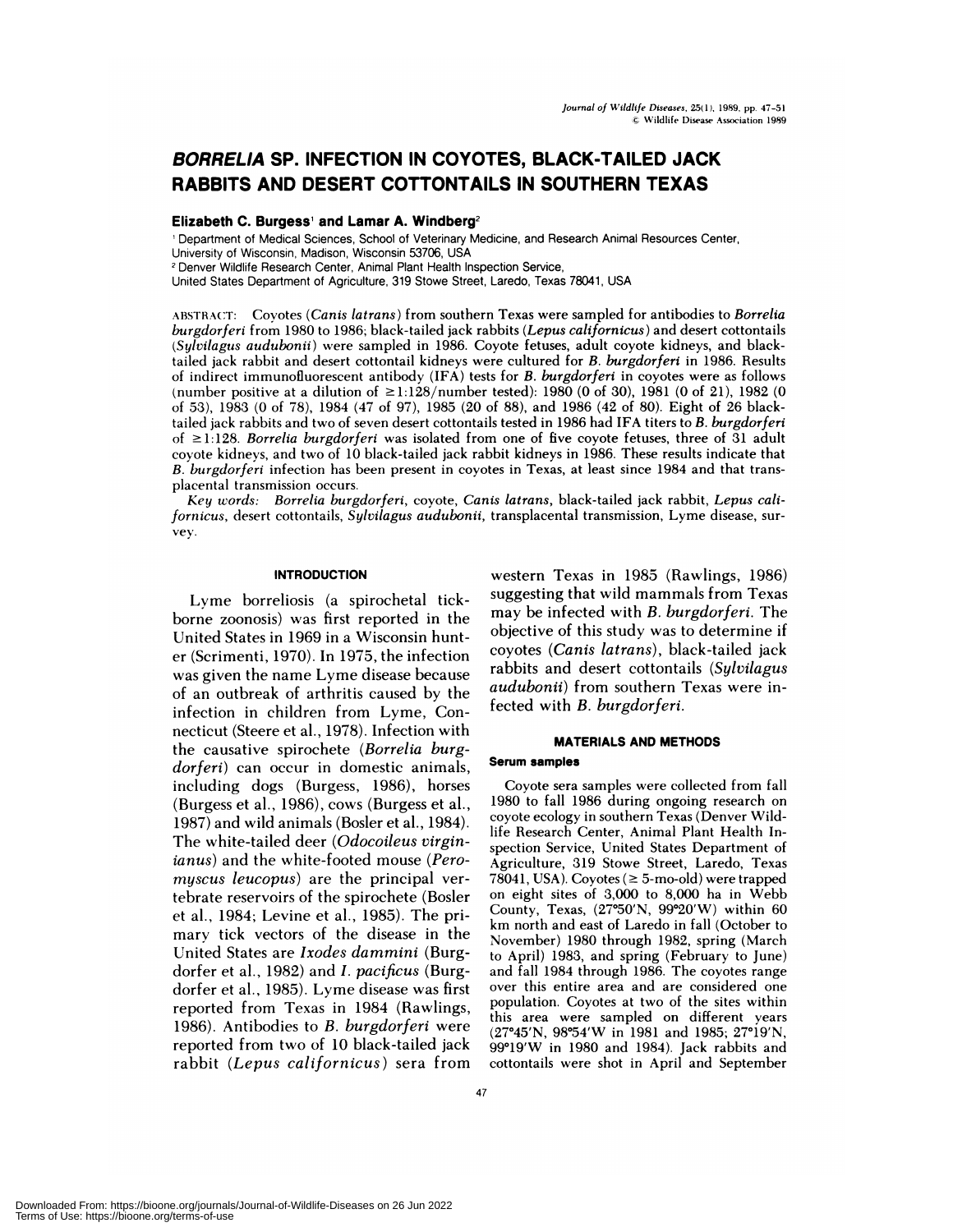1986. Whole blood was extracted with vacutain ers from the brachial and femoral veins of covotes that were marked and released and by car diac puncture from jack rabbits, cottontails and coyotes that were sacrificed. In 1986, coyote and **lagomorph** kidneys and coyote fetuses were re moved immediately after death. Whole blood was maintained at a cool temperature until delivery to the laboratory where it was centrifuged and the serum was decanted. Sera, kidneys and fetuses were frozen and shipped to the University of Wisconsin School of Veterinary Medicine (2015 Linden Drive, Madison, Wisconsin 53706, USA)

#### **Indirect immunofluorescent antibody test (IFA)**

Serum samples were tested for antibodies to *B. burgdorferi* by the IFA test using standard procedures (Burgess, 1985) and fluorescein conjugated goat anti-canine IgG serum for the coyote samples and fluorescein conjugated goat antirabbit IgG serum for the lagomorph sera (Cappel Laboratories, Cooper Biomedical, West Chester, Pennsylvania 19380, USA). Hyperim mune sera from experimentally infected dogs and rabbits were used for positive control sera and sera from laboratory reared dogs and rab bits were used as negative control sera. Twofold dilutions of the sera from 1:2 to 1:4,096 were prepared. The IFA end point was the high est dilution to have specific fluorescence of the spirochetes. Ten of the sera were also tested by IFA for antibodies to *B. hermsii* (obtained from R. Johnson, Department of Microbiology, University of Minnesota, Minneapolis, Minnesota 55455, USA) which is another *Borrelia sp.* **found** in Texas (Burgdorfer, 1985) to determine if there was any cross-reactivity.

#### **Culturing of tissue samples for Borrelia burgdorferi**

Kidney samples from the coyotes, jack rabbits and coyote fetuses obtained from the 1986 coyotes were ground with a mortar and pestal and a 10% suspension made in BSK 11 media without antibiotics (Johnson et al., 1984). A 0.1 ml sample of the suspension was placed in 7 ml of BSK 11 media and incubated at 34 C. A drop from each culture tube was placed on a slide and examined once weekly by dark field mi croscopy for 6 wk for the presence of spiro chetes. Spirochetes were identified by staining with the *B. burgdorferi* specific mouse monoclonal antibody H5332 (obtained from E. Bosler, New York State Department of Health, Stony Brook, New York 11794, USA) (Barbour et al., 1983) followed by fluorescein labelled goat anti mouse IgG serum (Cappel Laboratories, West Chester, Pennsylvania 19389, USA). Slides with the eighth passage *B. burgdorferi* isolate from *P. maniculatus* were used as positive controls.

Frozen kidneys were also sectioned at  $7 \mu m$  on a microtome and the sections placed on slides. The sections were then stained with the H5332 **monoclonal** antibody as described above.

# **RESULTS**

The results of IFA testing for *B. burgdorferi* antibodies in coyote sera are shown in Table 1. In the years 1980 (30 samples), 1981 (21 samples), 1982 (53 samples) and 1983 (78 samples) the antibody titers were all <1:128. In 1984 47 of 97 sera had antibody titers ranging from 1:128 to 1:4,096, in 1985 20 of 88 sera had antibody titers from 1:128 to 1:1,024 and in 1986 38 of 80 sera had antibody titers from 1:128 to 1:1,024. Results of **IFA** tests for *B. burgdorferi* antibodies in jack rabbits in 1986 were eight of 26 at a titer of  $\geq$ 1:128 (three at  $1:128$ , two at  $1:256$ , two at  $1:512$ , and one at 1:1,024). Cottontails had two of sev en sera with titers of 1:128. Positive cultures for spirochetes were one of five fetal coyote kidneys (positive fetus was from a seronegative female), three of 31 adult coyote kidneys (two seronegative, one serum titer 1:512), two of 10 jack rabbit kidneys (one seronegative, one serum titer 1:1,024) and zero of five cottontail kidneys. The spirochetes did multiply in the culture medium as the numbers in each tube increased over time and dividing spirochetes could be seen. These spirochetes could be subcultured but the numbers of spirochetes were few. The cultures were all contaminated with bacteria because the kidneys had been taken in the field and sterile technique was difficult to maintain. The spirochetes could not be separated from the bacteria and did not grow to sufficient numbers to be able to identify the strain. They did have typical *Borrelia sp.* mor phology. One of the culture positive adult coyote kidneys also had spirochetes that fluoresced with the H5332 monoclonal antibody on stained frozen kidney sections identifying the spirochete as *B. burgdorferi.* The results of comparison of IFA titers for *B. burgdorferi* and *B.hermsii* are shown on Table 2. Only four of the 10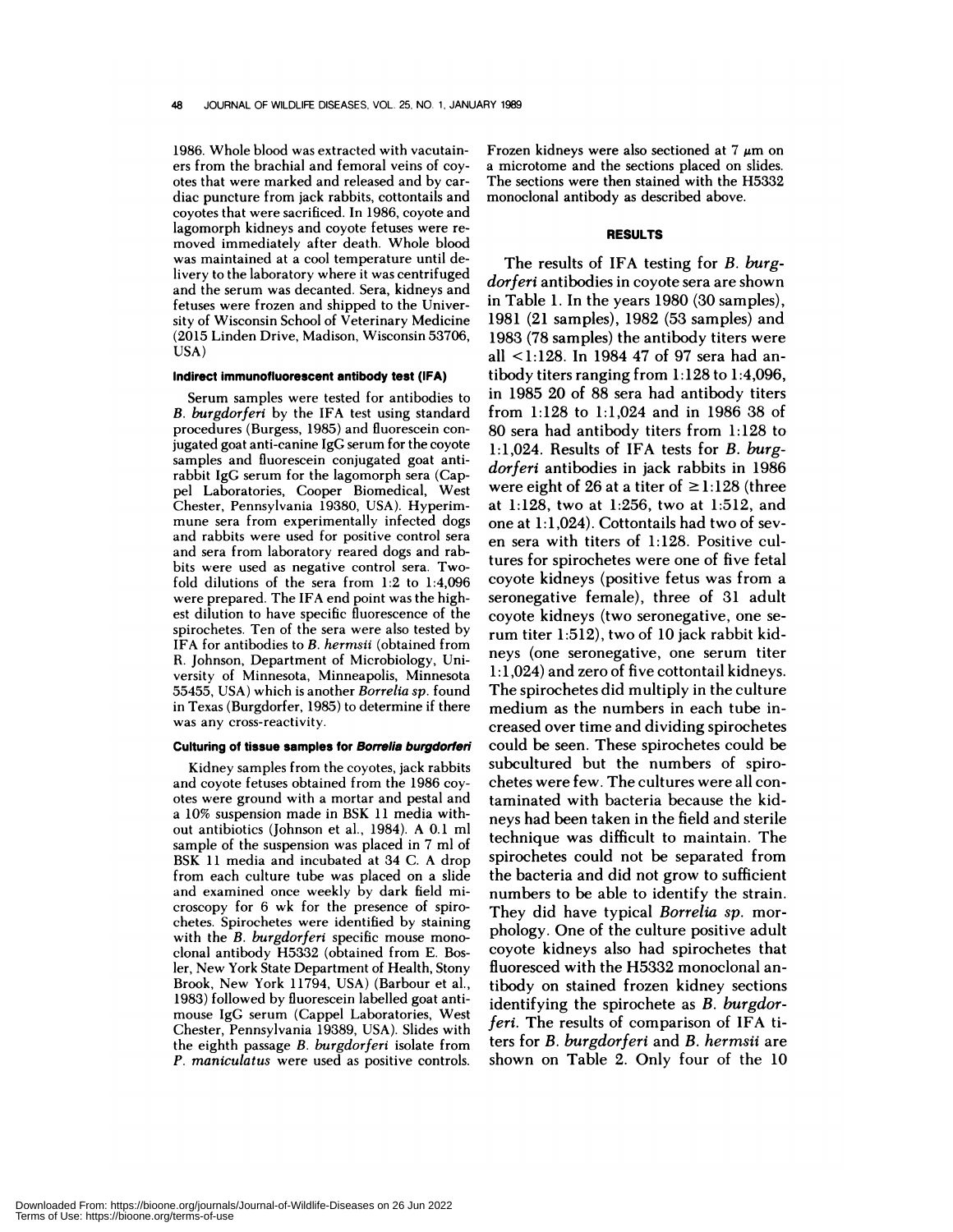|      | B. burgdorferi antibody titer |    |     |     |     |              |       |       | Total<br>number<br>-ot |
|------|-------------------------------|----|-----|-----|-----|--------------|-------|-------|------------------------|
| Year | $0 - 8$                       | 64 | 128 | 256 | 512 | 1,024        | 2,046 | 4,096 | samples                |
| 1980 | 26                            | 4  |     |     |     |              |       |       | 30                     |
| 1981 | 21                            |    |     |     |     |              |       |       | 21                     |
| 1982 | 49                            | 4  |     |     |     |              |       |       | 53                     |
| 1983 | 67                            | 11 |     |     |     |              |       |       | 78                     |
| 1984 | 39                            | 11 | 8   | 4   | 8   | 19           | 4     | 4     | 97                     |
| 1985 | 45                            | 23 | ÷   | 9   | 2   | $\mathbf{2}$ |       |       | 88                     |
| 1986 | 17                            | 21 | 16  | 2   | 6   | 18           |       |       | 80                     |

TABLE 1.Results of coyote sera tested by the indirect immunofluorescent antibody assay for *Borrelia burgdorferi* antibodies from 1980 to 1986. Antibody titers are given as the reciprocal of the end point dilution.

samples tested had titers to *B. hermsii* of 1:128 while all 10 samples had antibody **titers** to *B. burgdorferi* of 1:512 or greater.

# **DISCUSSION**

**These findings** show that*Borrelia sp.* (most probably *B. burgdorferi)* infection has been present in coyotes in Webb Coun**ty, Texas** since 1984 and that transplacental infection can occur in infected coyotes. It is not known how *B. burgdorferi* first **arrived** in Texas but apparently the infection in the southern part of the state appeared in wildlife and humans at about the same time (Rawlings, 1986). The positive identification of the kidney tissue spirochete and the low serum cross reactivity with *B.hermsii* (another *Borrelia* sp. found **in** the western United States; Barbour and **Hayes, 1986)** suggests that coyotes were **infected** with *B. burgdorferi.* There is some degree of cross-reactivity **between** *B. burgdorferi* and *B. hermsii* (DNA relatedness 58% according to Hyde and Johnson, 1984) but it is not 100% and sera with antibodies specific to *B. burgdorferi* should have a higher titer to *B. burgdorferi* than to *B. hermsii.* In previous studies, adsorption of sera from human patients with Lyme disease with *B. hermsii* decreased the *B. burgdorferi* titers by only two-fold (Craft et al., 1984) again indicating that titers of antibody specific to *B. burgdorferi* would be higher to *B. burgdorferi* than to *B. hermsii.* The large number of adult coyotes with titers  $\geq 1:128$  in 1984 and the absence of coyotes with titers  $\geq 1:128$  prior **to** 1984 indicates that *B. burgdorferi* infection was acquired in **1984 or late 1983.** Experimentally infected dogs develop titers of  $\geq$ 1:128 at 21 days post-infection and maintained high titers up to 100 days **postinoculation (Burgess,** 1986). Wildlife may be important in maintaining *B. burgdorferi* infection in Texas because the infection occurs in several species. Interaction of coyotes, jack rabbits and cottontails with livestock and dogs could bring infected ticks in close association with hu mans. *Borrelia burgdorferi* antibodies have been found in jack rabbits in California (Lane and Burgdorfer, 1988).

Transplacental infection of *B. burgdorferi* has been shown in humans, cows and

TABLE 2. Results of indirect immunofluorescent antibody tests on 10 coyote sera from 1986. Sera were tested for antibodies to *Borrelia burgdorferi* and *Borrelia herrnsii.* Titers are given as the reciprocal of the end point dilution.

|        | Titer                 |                   |  |  |  |
|--------|-----------------------|-------------------|--|--|--|
| Covote | <b>B.</b> burgdorferi | <b>B.</b> hermsii |  |  |  |
|        | 1,024                 | 8                 |  |  |  |
| 2      | 1,024                 | 64                |  |  |  |
| 3      | 4,096                 | 8                 |  |  |  |
| 4      | 2,048                 | 8                 |  |  |  |
| 5      | 1,024                 | 64                |  |  |  |
| 6      | 1,024                 | 128               |  |  |  |
| 7      | 1,024                 | 8                 |  |  |  |
| 8      | 1,024                 | 128               |  |  |  |
| 9      | 512                   | 128               |  |  |  |
| 10     | 1,024                 | 128               |  |  |  |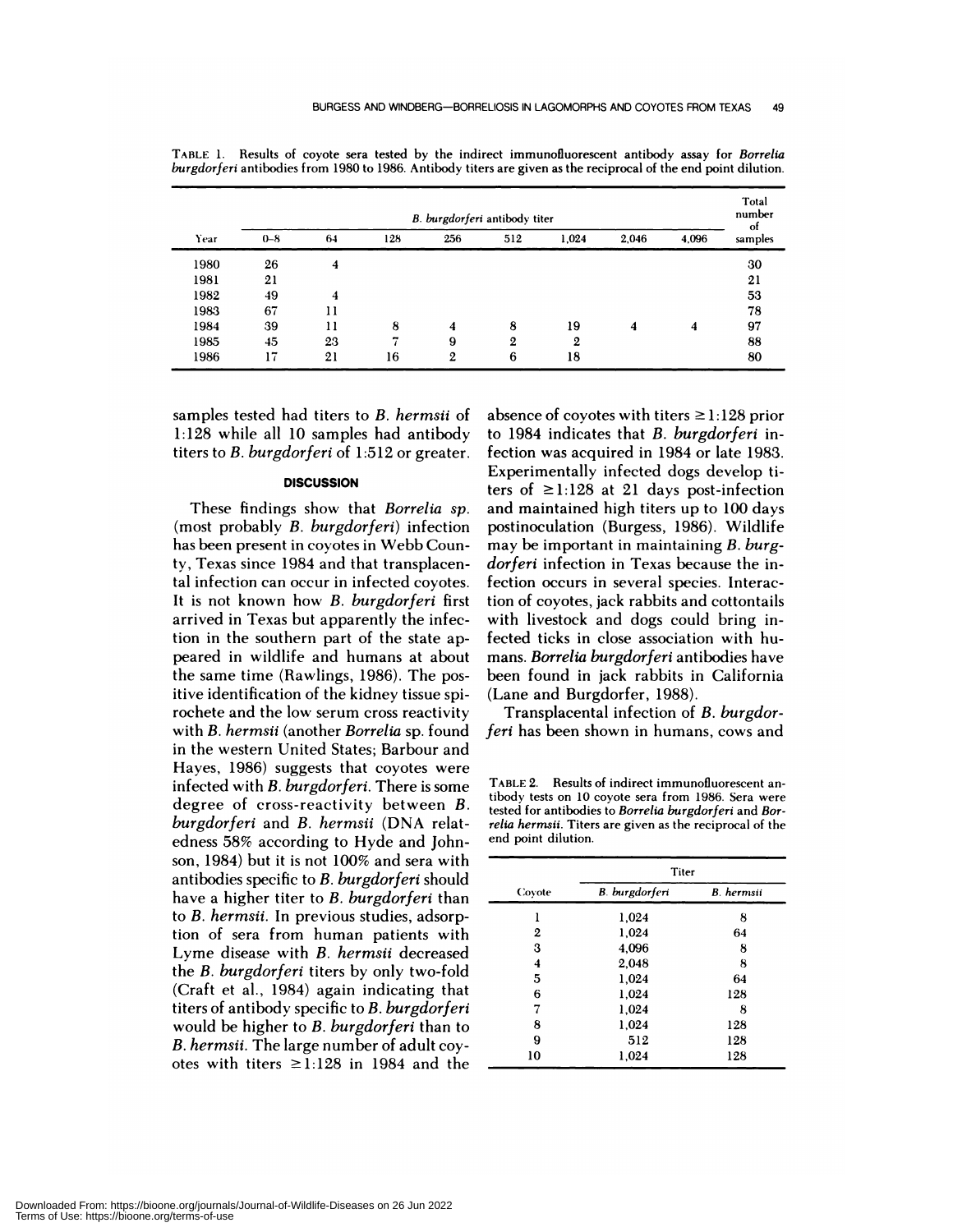**horses and has** been associated with abor**tions and fetal mortality (Schlesinger** et al., 1985; Burgess, 1988). The effect of transplacental infection in the coyote is un known. The case of an antibody negative coyote having a *B. burgdorferi* culture positive fetus might suggest a localized infection in the reproductive tract or that the female was infected recently and had insufficient time to develop antibodies. Chronic infection of the reproductive tract with no antibody response occurs with oth er spirochete infections such as in animals infected with *Leptospira interrogans* se rovar *australis* (Thiermann, 1984). This could mean that a survey for *B. burgdorferi* infection using the presence of antibodies alone as the method of detection may underestimate the prevalence of infection.

Oral infection with *B. burgdorferi* has been demonstrated experimentally in *Peromyscus* spp. (Burgess and Patrican, 1987) and infection by direct contact has been demonstrated in dogs and *Peromys cus* spp. in the absence of arthropod vectors (Burgess, 1986; Burgess et al., 1986). *Borrelia burgdorferi* has been isolated from the urine of cows and *Peromyscus* spp. Although prey-to-predator transmission has not been reported, that possibility exists. Coyotes may become infected from eating infected jack rabbits and cottontails. There are several tick species in Texas which could be involved in the transmission of *B. burgdorferi. Borrelia burgdorferi* has been isolated from the rabbit tick *Der macentor parumapertus* from Texas (Rawlings, 1986). *Haemaphysalis leporispalustris* is commonly found on rabbits and *B. burgdorferi* has been isolated from this tick species (Anderson and Magnarelli, 1984). *Amblyomma americanum* and *Ixodes scapularis* have both been re covered from coyotes from Texas (Pence et al., 1981) and both of these tick species have been shown to be potential vectors for Lyme disease (Schulze et al., 1984; Burgdorfer and Gage, 1986). It is possible that several of these tick species may be

transmitting *B. burgdorferi* in wildlife in Texas. Further work is needed in order to determine exactly what tick species are important vectors in the southwestern United States.

Dogs infected with *B. burgdorferi* can develop lameness, fever, anorexia and arthritis (Kornblatt et al., 1985). If coyotes develop similar signs it could adversely affect their populations by interfering with social interactions and predatory skills. If reproductive impairment occurs in coyotes, jack rabbits or cottontails it could re duce recruitment and may reduce population numbers. Further work is necessary in order to determine the impact of *B. burgdorferi* infection on the population ecology of these species.

# **ACKNOWLEDGMENTS**

The School of Veterinary Medicine, University of Wisconsin-Madison and the U.S. Fish and Wildlife Service contributed financial support for this study. We thank F. F. Knowlton, C. D. Mitchell and W. M. Stephenson for assistance with capturing coyotes and in the collection of sera.

#### **LITERATURE CITED**

- ANDERSON, J. F., AND L. A. MAGNARELLI. 1984. Avian and mammalian hosts for spirochete infected ticks and insects in a Lyme disease focus in Connecticut. Yale Journal of Biology and Medicine 57: 627-641.
- BARBOUR, A. C., AND S. F. HAYES. 1986. Biology of *Borrelia* species. Microbiological Reviews 50: 381-400.
- S. L. TESSIER, AND W. J. TODD. 1983. Lyme disease spirochetes and ixodid tick spirochetes share a common surface antigenic determinant defined by a monoclonal antibody. Infection and Immunity 41: 795-804.
- BOSLER, E. M., B. C. ORMISTON, J. L. COLEMAN, J. P. HANRAHAN, AND J. L. BENACH. 1984. Prevalence of the Lyme disease spirochete in populations of white-tailed deer and white-footed mice. Yale Journal of Biology and Medicine 57: 651- 659.
- BURGDORFER, W. 1985. *Borrelia. In* Manual of clinical microbiology, Edwin Lennette (ed). American Society for Microbiology, Washington, D.C., pp. 479-484.
- A. C. BARBOUR, S. F. HAYES, J. L., BENACH, E. CRUNWLDT, AND J. P. DAVIS. 1982. Lyme disease-A tick-borne spirochetosis? Science 216: 1317-1319.